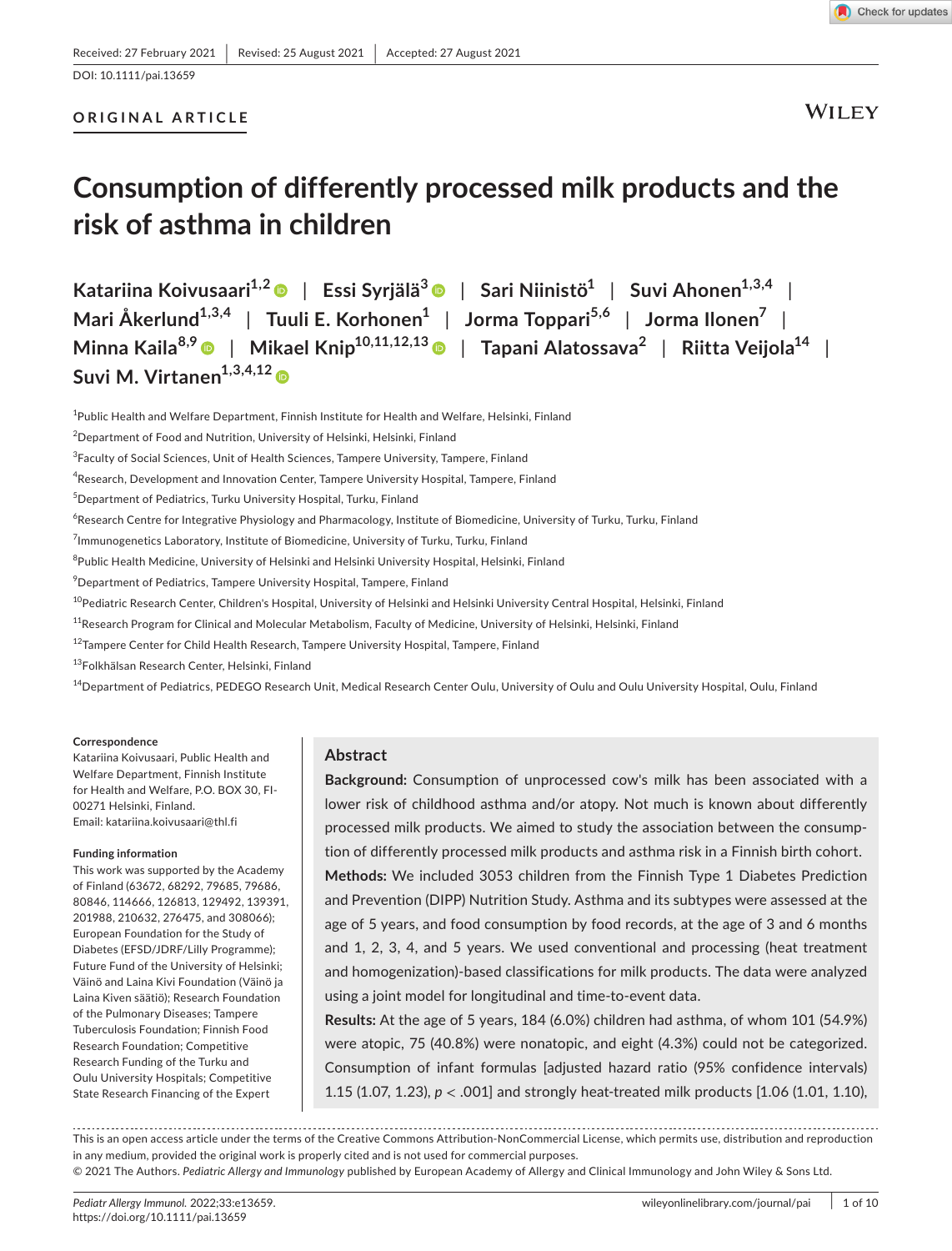Responsibility area of Tampere University Hospital (grants 9E082, 9F089, 9G087, 9H027, 9H092, 9J029, 9J147, 9K045, 9K149, 9L035, 9L117, 9M029, 9M114, 9N086, 9P017, 9P057, 9R012, 9R055, 9S015, 9S074, 9T072, 9U065, 9V012, 9V072, 9X062, 9AA020, 9AA084, and 9AB083); JDRF (4-1998-274, 4-1999-731, and 4-2001-435); European Union (BMH4-CT98-3314); Novo Nordisk Foundation; Academy of Finland (Centre of Excellence in Molecular Systems Immunology and Physiology, Research 2012–2017, Decision No. 250114); and Sigrid Jusélius Foundation. The study sponsors had no role in the design, analysis, or writing of this article

**2 of 10 <sup>|</sup>**  KOIVUSAARI et al.

 $p = 0.01$  was associated with the risk of all asthma. Consumption of all cow's milk products [1.09 (1.03, 1.15), *p* = .003], nonfermented milk products [1.08 (1.02, 1.14), *p* = .008], infant formulas [1.23 (1.13, 1.34), *p* < .001], and strongly heat-treated milk products [1.08 (1.02, 1.15), *p* = .006] was associated with nonatopic asthma risk. All these associations remained statistically significant after multiple testing correction. **Conclusions:** High consumption of infant formula and other strongly heat-treated milk products may be associated with the development of asthma.

### **KEYWORDS**

childhood chronic asthma, infant formula, joint models for longitudinal and time-to-event data, milk products, processing of milk

**Editor:** Jon Genuneit

# **1**  | **INTRODUCTION**

Asthma is the most common noncommunicable disease among children. $1$  The growth in the proportion of children with allergic diseases is often explained by improved hygiene, and asthma is less common in children raised on traditional farms.<sup>2</sup> Consumption of raw, unprocessed cow's milk has been associated with a lower risk of childhood asthma or atopy in several studies regardless of exposure to farm environments.<sup>3,4</sup> Studies indicate that the protective association may not be solely linked to the microbes of raw milk but the fat content<sup>5</sup> or native proteins<sup>3,6</sup> of milk. Although processing may destroy the possible asthma protective features of milk, consumption of raw milk cannot be recommended because it can potentially carry several pathogenic bacteria.<sup>3,4</sup>

Due to the potential risks of raw milk, milk sold for consumption is almost always pasteurized or sterilized. However, there are hardly any studies about the differences between the consumption of commercial low-pasteurized milk and strongly heattreated milk in association with the risk of asthma.<sup>6</sup> Consumption of milk products in general has been associated with a decreased risk of atopic asthma in children. $^7$  However, formula feeding $^8$  and intake of any milk other than breastmilk (including soy milk) $^9$  in infancy have been associated with an increased risk of asthma in 3-year-old children. Considering these conflicting results together with the protective properties of raw milk, more research is needed about differently processed milk products, especially because cow's milk and its products are often consumed in large amounts by children.

We set out to study in a Finnish population–based birth cohort with food consumption data whether the processing of milk plays a role in the association between milk consumption and asthma risk in children using both conventional and heat treatment– and homogenization-based milk product categorizations.

### **Key Message**

In this large birth cohort study, consumption of strongly heat-treated milk products was associated with an increased risk of asthma. Previous studies have shown that raw milk has a protective association with asthma, whereas the results of this study show that strongly heat-treated milk may be a risk factor. Further studies are needed to understand the role of strongly heat-treated milk products in the development of asthma by the age of 5 years.

## **2**  | **METHODS**

### **2.1**  | **Subjects**

We used data from the Type 1 Diabetes Prediction and Prevention (DIPP) Nutrition Study. The participants were born between September 1996 and September 2004 in the University Hospitals of Oulu and Tampere in Finland. The families of newborn infants with a human leukocyte antigen–conferred risk for type 1 diabetes were invited to the follow-up study. Genetic screening was described previously.10

The children still taking part in the study at the age of 5 years were asked to participate in the DIPP Allergy Study. Of the 4075 children invited, 3781 children participated.<sup>11</sup> The parents of 3143 children completed an International Study of Asthma and Allergies in Childhood (ISAAC)–based form regarding allergic diseases and asthma in the participants and in the family. We included 3053 children in the analyses performed in this study. The inclusion criteria were having information on whether the child had asthma, the time of asthma diagnosis, and at least one food record from the time before the asthma diagnosis.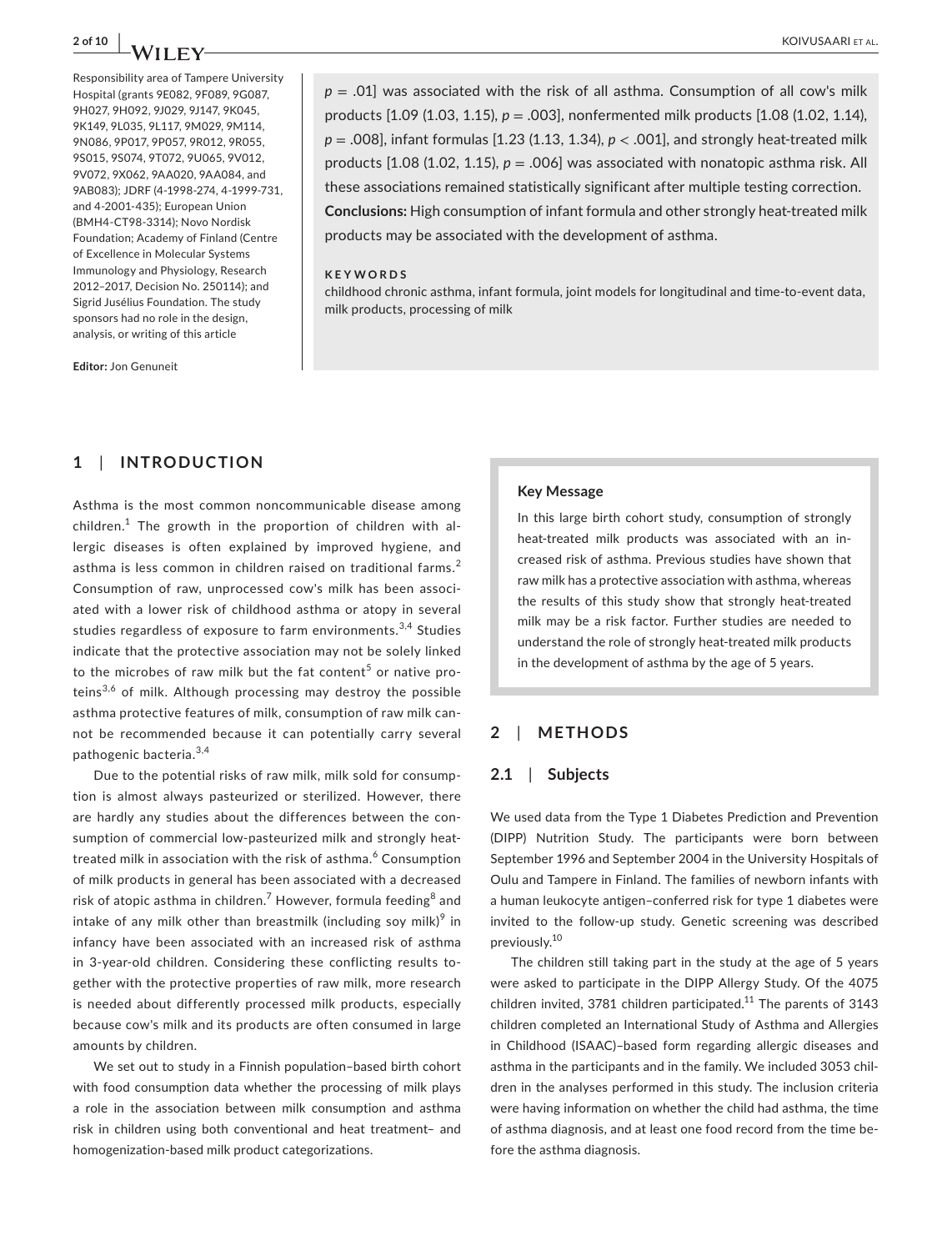## **2.2**  | **Dietary assessment**

The type and amounts of foods consumed by the children were collected by 3-day food records completed at the ages of 3 and 6 months and 1, 2, 3, 4, and 5 years (at the age of 5 years collected only from part of the cohort). The brand names for commercial infant foods and formulas were specified. The food records were entered using the Finnish National Food Composition Database Fineli and the inhouse dietary calculation software Finessi at the Finnish Institute for Health and Welfare. The food record collection and processing were described in detail previously.<sup>12</sup> The amount of breastmilk was calculated based on the child's growth and intake of other foods.<sup>7</sup>

Milk products in the database have been classified according to a conventional classification and according to processing (Table 1), as described in detail previously.<sup>13</sup> For the processing-based classification, we classified each milk product according to the adopted heat treatment and homogenization. The classification was done based on the literature and, when needed, by asking additional questions from dairy manufacturers. Hereinafter, we will refer to high-pasteurized milk products at ≥100℃ or sterilized milk products such as strongly heat-treated milk products. For example, ultrahigh temperature (UHT)–treated milk belongs to this group, as UHT treatment is performed at temperatures higher than 100℃.

### **2.3**  | **Outcomes**

We considered three outcomes in this study: asthma, atopic asthma, and nonatopic asthma. The first outcome, "asthma," represents all asthma cases in total, including both atopic and nonatopic asthma. Based on the Finnish ISAAC questionnaire (filled at the age of 5 years), asthma was defined as doctor-diagnosed asthma plus either wheezing symptoms or use of asthma medication during the preceding 12 months. The age at the diagnosis of asthma was reported by the child's parents.

Atopic asthma was defined as children with asthma who were IgE-positive to at least one of the allergens tested. IgE concentrations were measured with ImmunoCAP fluoroenzyme immunoassays (Phadia Diagnostics) from serum samples obtained from the children at the age of 5 years. Sensitization to eggs, cow's milk, fish, wheat, house dust mites, cats, timothy grass, and birch was tested. If any allergen-specific IgE was ≥0.35 kU/L, the child was considered atopic. Nonatopic asthma was defined as children with asthma who were IgE-negative. IgE measurements were available for 2949 (96.6%) children.

# **2.4**  | **Sociodemographic and perinatal characteristics**

Information on the child's sex was obtained by a questionnaire completed by the child's parents after delivery. Gestational age was obtained from the medical birth registries of Oulu and Tampere University Hospitals. Information on maternal and paternal asthma and allergic rhinitis and the child's atopic eczema before the age of 6 months was obtained from the Finnish ISAAC questionnaire. Information on cow's milk allergy was obtained from the DIPP nutrition questionnaires and the registers of the Finnish Social Insurance Institution.

**TABLE 1** Conventional and processing-based classification of milk products. The details of the classification were described in a previous stud $v^{13}$ 

| Conventional classification                                             | Milk products included                                                                                                                                                              |
|-------------------------------------------------------------------------|-------------------------------------------------------------------------------------------------------------------------------------------------------------------------------------|
| Cow's milk products                                                     | Nonfermented milk products, fermented milk products, and cheeses                                                                                                                    |
| Nonfermented milk products                                              | Milk products, creams, ice creams, milk-based infant formulas, and powder-like milk-containing<br>preparations                                                                      |
| Milk-based infant formulas                                              | Conventional and partially and extensively hydrolyzed formulas                                                                                                                      |
| Fermented milk products                                                 | Fermented milk products (eg, yogurt and buttermilk) and sour creams                                                                                                                 |
| Cheeses                                                                 | All kinds of cheeses, both fresh and ripened                                                                                                                                        |
| Processing-based classification                                         | Examples of classification of some milk products                                                                                                                                    |
| Heat treatment                                                          |                                                                                                                                                                                     |
| Low-pasteurized <sup>a</sup> or less heat-treated<br>milk products      | Standard milk, organic milk, and most ripened cheeses                                                                                                                               |
| High-pasteurized milk products at<br>$<$ 100 $\degree$ C                | Yogurt, buttermilk, sour creams, quark, and butter                                                                                                                                  |
| High-pasteurized milk products at<br>≥100°C or sterilized milk products | Special milk products (eg, lactose-free milk products), conventional and partially hydrolyzed infant<br>formulas, milk powders, milk-containing porridge, and commercial baby foods |
| Homogenization                                                          |                                                                                                                                                                                     |
| Homogenized milk products                                               | Standard milk, special milk products (eg, lactose-free milk products), infant formulas, and yogurt                                                                                  |
| Nonhomogenized milk products                                            | Organic milk, most ripened cheeses, and butter                                                                                                                                      |
| Fat-free $(50.5\%$ fat)                                                 | All milk products with $\leq$ 0.5 g/100 g or 0.5 ml/100 ml of fat regardless of being homogenized or not                                                                            |

<sup>a</sup>Typically 15 s at 73℃ or corresponding conditions where milk alkaline phosphatase is inactivated.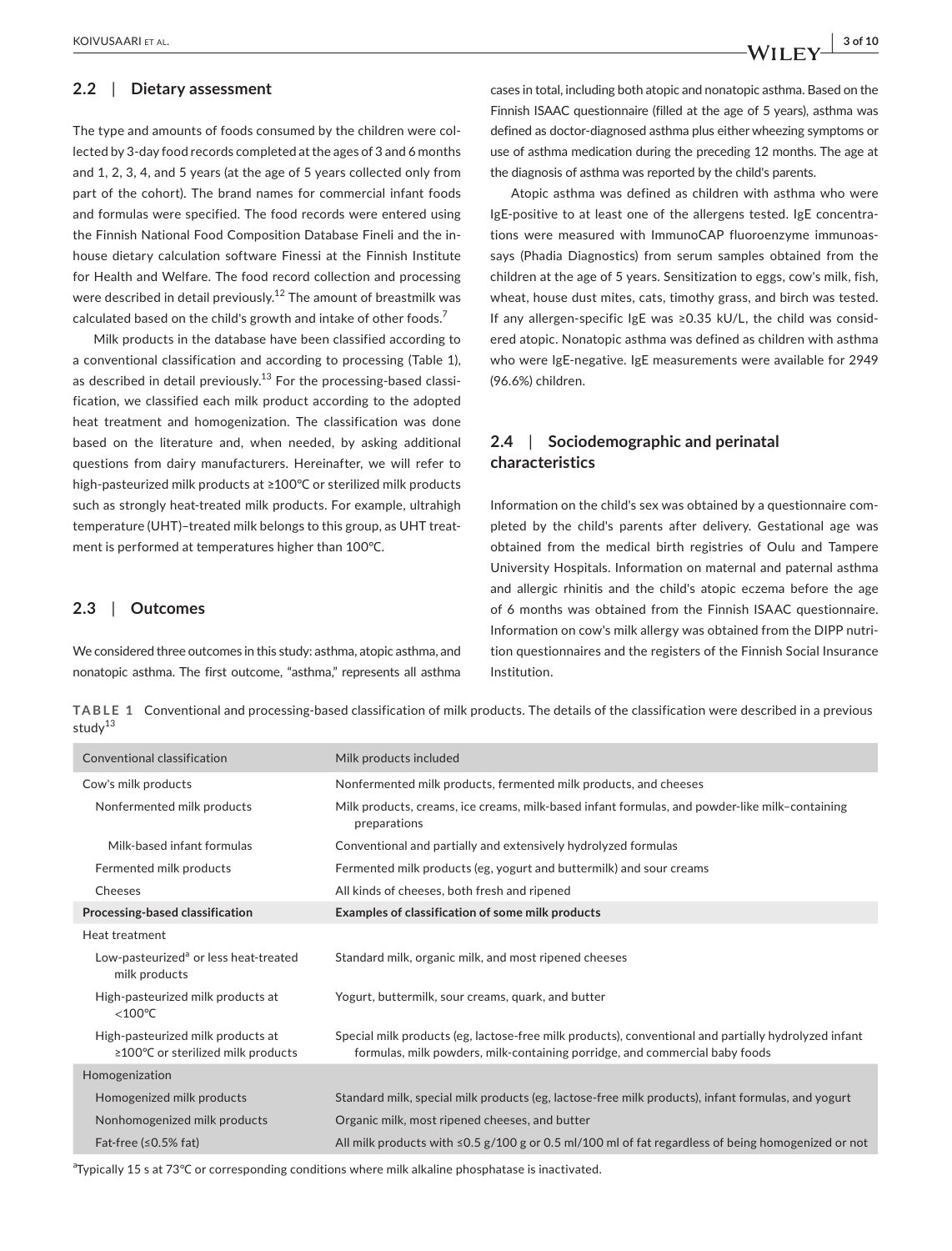# **2.5**  | **Ethics**

Parents gave written informed consent for genetic testing of their newborn infant from cord blood samples and for participation in the follow-up. The study adhered to the Declaration of Helsinki, and the local ethics committees approved the study protocol.

### **2.6**  | **Statistical analyses**

We analyzed the associations between the amounts of different milk products consumed and the risk of asthma in children using a joint model for longitudinal and time-to-event data with a current value association structure.<sup>14</sup> The use of joint models, adjustments, and sensitivity analyses are described in the Supplementary file. In brief, a linear mixed-effects model determining the milk product consumption (until the diagnosis of asthma) and a relative risk model were fitted simultaneously. We adjusted the models for maternal and paternal asthma and allergic rhinitis, gestational age, sex, atopic eczema before the age of 6 months, cow's milk allergy, and intake of energy. False discovery rate adjustment was used for the adjusted results to control for multiple testing.

# **3**  | **RESULTS**

Of the 3053 children, 184 (6.0%) were diagnosed with asthma by the age of 5 years. Among these, 101 (54.9%) children had atopic asthma, 75 (40.8%) children had nonatopic asthma, and eight (4.3%) children could not be categorized due to lack of IgE results. The median (IQR) age at asthma diagnosis for the children fulfilling the study definition of asthma at the age of 5 years was 3.0 (2.0–3.5) years for atopic children, and 2.0 (1.0–3.0) years for nonatopic children. The characteristics of the participants are presented in Table 2. Children's consumption of different and differently processed milk products is presented in Figures 1 and 2.

Consumption of milk-based infant formulas was associated with an increased risk of all asthma and nonatopic asthma (Table 3). We performed an additional analysis for infant formulas excluding extensively hydrolyzed formulas, which did not change the results. Consumption of strongly heat-treated milk products was weakly associated with an increased risk of all asthma. The evidence strengthened when infant formulas were excluded from the strongly heat-treated milk products (Table 3).

High consumption of all cow's milk products had a borderline association with the risk of all asthma and was associated with an increased risk of nonatopic asthma (Table 3). Additionally, consumption of nonfermented milk products was associated with an increased risk of nonatopic asthma. However, the consumption of nonfermented milk products without infant formulas (including milk products, creams, ice creams, and milk powders) was not associated with nonatopic asthma.

The results of the Cox proportional hazards analyses done separately for each food record collection age point showed an association between consumption of all cow's milk products and an increased risk of nonatopic asthma at the age of 3 and 6 months, and 1 year, but not later. No associations were seen for all asthma or atopic asthma.

# **4**  | **DISCUSSION**

In this cohort study, the consumption of infant formula and other strongly heat-treated milk products was associated with an increased risk of asthma. Consumption of all cow's milk products showed a borderline association with the risk of all asthma. Consumption of all cow's milk products, nonfermented milk products, and infant formulas was associated with an increased risk of nonatopic asthma.

Higher intake of milk-based infant formulas was associated with an increased risk of all asthma and nonatopic asthma, the result being in line with a few previous studies that found a direct association between formula feeding<sup>8</sup> and the introduction of any milk other than breastmilk in infancy<sup>9</sup> and asthma. We found no association between nonfermented milk products and asthma outcomes when infant formulas were excluded. This indicates that the relation between all milk products and nonfermented milk products and nonatopic asthma may reflect the consumption of infant formulas. In the heat treatment–based classification, infant formulas are included in the class of strongly heat-treated milk products, the consumption of which was also associated with an increased risk of nonatopic asthma. Mostly due to infant formulas, products classified into this heat treatment group were consumed in larger amounts than milk products of milder heat treatment classes during the first year of life. Interestingly, the consumption of strongly heat-treated milk products was associated with an increased risk of all asthma also when infant formulas were excluded from the variable. This implies that the association between strongly heat-treated milk products and all asthma stems from the heat treatment, rather than from intake of infant formulas per se.

To the best of our knowledge, no previous studies have evaluated the association between the consumption of strongly heattreated milk products and the risk of asthma, as it was used as a reference category in studies if it was assessed separately.<sup>6</sup> Most of the existing evidence on the inverse association between raw milk and asthma or atopy is based on comparing the consumption of raw milk with no consumption of raw milk or with the consumption of store-bought (processed) milk,<sup>4</sup> not having observed the amounts of milk products consumed as the present study does. In many central European countries, the use of UHT milk is preferred, $4$  but in this Finnish population, low-pasteurized milk products were primarily consumed after the age of 1 year.

The consumption of low-pasteurized or less heat-treated milk products was inversely associated with all asthma and atopic asthma only in the unadjusted analyses. This group also included raw milk, which was, however, rarely consumed in the study population.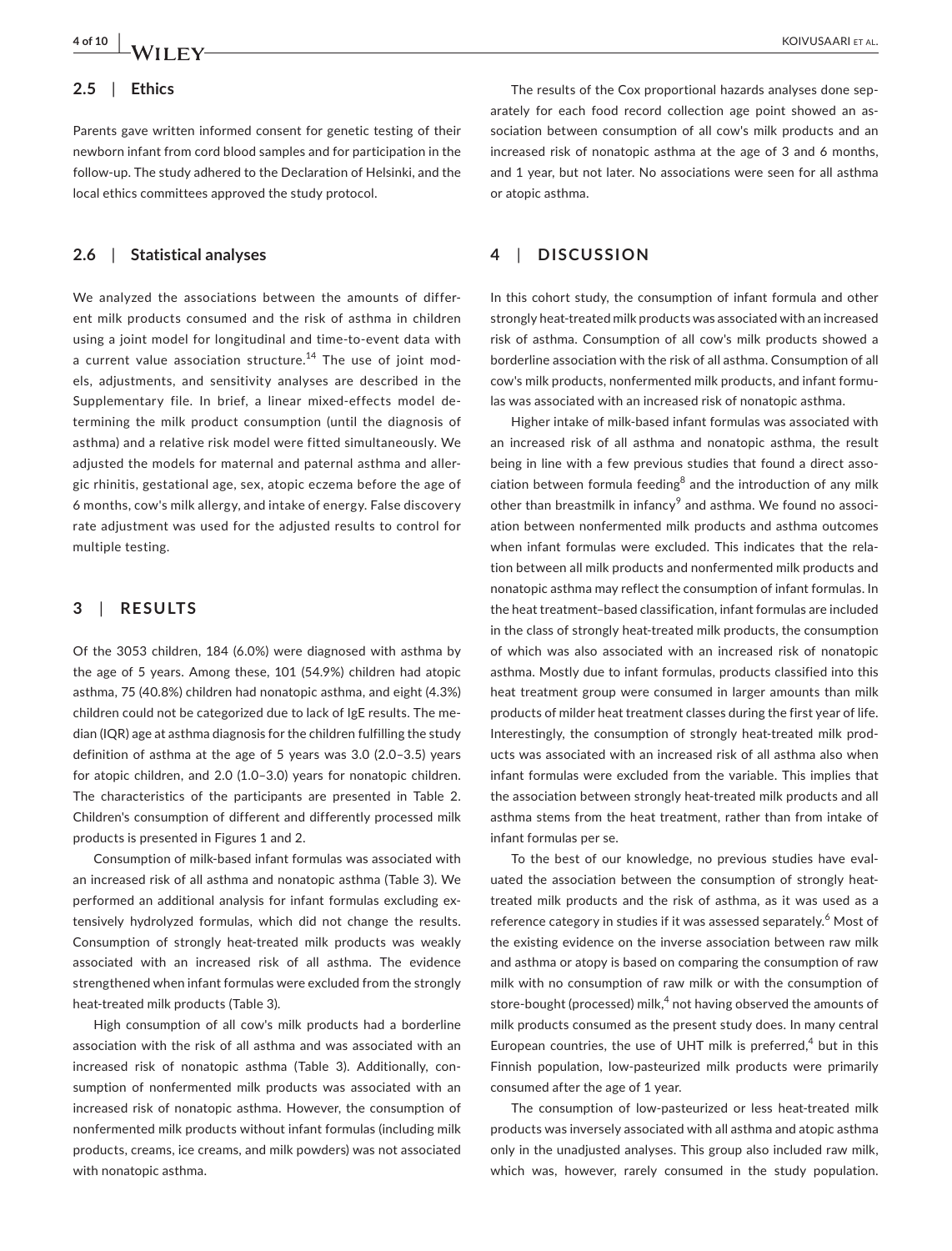|                                                                                                                                                                                                                                                                        |             | All asthma    |                                        |                  | Atopic asthma |                                |      | Nonatopic asthma |                               |                 |
|------------------------------------------------------------------------------------------------------------------------------------------------------------------------------------------------------------------------------------------------------------------------|-------------|---------------|----------------------------------------|------------------|---------------|--------------------------------|------|------------------|-------------------------------|-----------------|
| Characteristics                                                                                                                                                                                                                                                        | $N = 3053$  | $n = 184^{a}$ | <b>HR (95% CI)</b> <sup>b</sup>        | p                | $n = 101$     | <b>HR (95% CI)<sup>b</sup></b> | p    | $n = 75$         | HR (95%<br>CI) <sup>b,c</sup> | p               |
| Sex                                                                                                                                                                                                                                                                    |             |               |                                        |                  |               |                                |      |                  |                               |                 |
| Male                                                                                                                                                                                                                                                                   | 1597 (52.3) | 115(7.2)      | 1                                      |                  | 64 (4.0)      | 1                              |      | 46(2.9)          | $\overline{ }$                |                 |
| Female                                                                                                                                                                                                                                                                 | 1456 (47.7) | 69 (4.7)      | 0.68(0.51, 0.92)                       | .013             | 37(2.5)       | 0.68 (0.46, 1.03)              | СÓ.  | 29 (2.0)         | 0.67 (0.42)<br>1.08           | $\overline{10}$ |
| Gestational age in weeks, mean (SD)                                                                                                                                                                                                                                    | 39.7 (1.9)  | 39.3 (2.2)    | 0.90(0.84, 0.96)                       | .002             | 39.6 (1.7)    | 0.98 (0.88, 1.10)              | 76   | 38.7 (2.7)       | 0.83 (0.77,<br>0.90)          | $001 -$         |
| Maternal asthma or allergic rhinitis                                                                                                                                                                                                                                   |             |               |                                        |                  |               |                                |      |                  |                               |                 |
| $\frac{1}{2}$                                                                                                                                                                                                                                                          | 1607 (52.6) | 57 (3.5)      |                                        |                  | 29 (1.8)      | 1                              |      | 26(1.6)          | 1                             |                 |
| Yes                                                                                                                                                                                                                                                                    | 1338 (43.8) | 122(9.1)      | 2.38 (1.73, 3.28)                      | 001              | 69 (5.2)      | 2.44(1.57, 3.79)               | 001  | 47(3.5)          | 2.29 (1.40,<br>3.75           | .001            |
| Missing information                                                                                                                                                                                                                                                    | 108(3.5)    | 5(4.6)        | 1.37(0.54, 3.44)                       | .51              | 3(2.8)        | 1.69(0.51, 5.59)               | .39  | 2(1.9)           | 1.11 (0.26,<br>4.76)          | 88.             |
| Paternal asthma or allergic rhinitis                                                                                                                                                                                                                                   |             |               |                                        |                  |               |                                |      |                  |                               |                 |
| $\frac{1}{2}$                                                                                                                                                                                                                                                          | 1763 (57.7) | 84 (4.8)      |                                        |                  | 41 (2.3)      |                                |      | 38 (2.2)         | 1                             |                 |
| Yes                                                                                                                                                                                                                                                                    | 1130 (37.0) | 90 (8.0)      | 1.54 (1.14, 2.09)                      | .005             | 56 (5.0)      | 1.82 (1.21, 2.73)              | .004 | 31(2.8)          | 1.33 (0.82,<br>2.17)          | .25             |
| Missing information                                                                                                                                                                                                                                                    | 160 (5.2)   | 10(6.2)       | 1.27 (0.66, 2.46)                      | 48               | 4(2.5)        | 0.96 (0.34, 2.71)              | 64   | 6(3.7)           | 1.80 (0.75,<br>4.29)          | .19             |
| Atopic eczema during the first 6 months of life                                                                                                                                                                                                                        |             |               |                                        |                  |               |                                |      |                  |                               |                 |
| $\frac{1}{2}$                                                                                                                                                                                                                                                          | 2637 (86.4) | 134(5.1)      |                                        |                  | 65 (2.5)      | 1                              |      | 63 (2.4)         | 1                             |                 |
| Yes                                                                                                                                                                                                                                                                    | 368 (12.1)  | 48 (13.0)     | 1.44 (0.99, 2.10)                      | .057             | 34 (9.3)      | 1.94(1.20, 3.14)               | ,007 | 12(3.3)          | 0.87 (0.44,<br>1.72)          | .68             |
| Missing information                                                                                                                                                                                                                                                    | 48 (1.6)    | 2(4.2)        | 0.64(0.16, 2.58)                       | 53               | 2(4.2)        | 1.26(0.31, 5.16)               | .75  | 0(0.0)           | $\mathbf{I}$                  |                 |
| Cow's milk allergy                                                                                                                                                                                                                                                     |             |               |                                        |                  |               |                                |      |                  |                               |                 |
| $\stackrel{\circ}{\simeq}$                                                                                                                                                                                                                                             | 2757 (90.3) | 134(4.9)      | 1                                      |                  | 68 (2.5)      | 1                              |      | 60 (2.2)         | $\overline{\phantom{0}}$      |                 |
| Yes                                                                                                                                                                                                                                                                    | 296 (9.7)   | 50 (16.9)     | 2.66 (1.84, 3.83)                      | 001 <sub>2</sub> | 33(11.2)      | 2.96 (1.84, 4.77)              | 001  | 15(5.1)          | 2.21 (1.89,<br>4.11           | .012            |
| <sup>b</sup> Estimates are hazard ratios from the Cox proportional hazards model including all six baseline factors in the table.<br>a Information on asthma type is missing for eight children (excluded from<br>Note: Values are No. (%) unless otherwise indicated. |             |               | atopic and nonatopic asthma analyses). |                  |               |                                |      |                  |                               |                 |

 KOIVUSAARI et al.

 $c_{n}$  = 2971 in the Cox proportional hazards model; those with missing class ( $n = 48$ ) of atopic eczema during the first 6 months of life were excluded from the analyses. c*n* = 2971 in the Cox proportional hazards model; those with missing class (*n* = 48) of atopic eczema during the first 6 months of life were excluded from the analyses.

**<sup>|</sup> 5 of 10**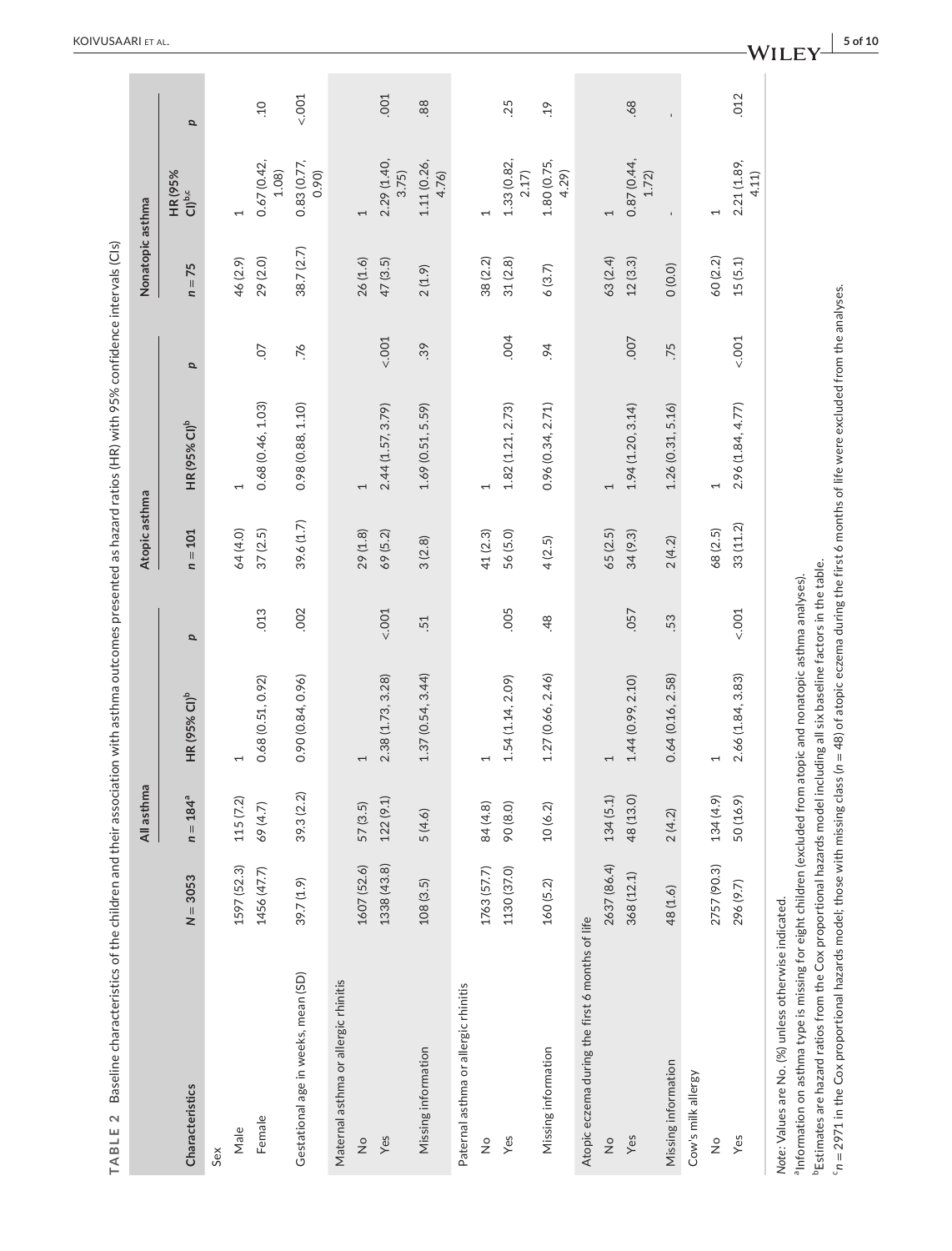

**FIGURE 1** Median intake of breastmilk and different cow's milk products by age. Median and inter-quartile range of consumption of different types of cow's milk products at the age of 3 months (n = 2891), 6 months (n = 2865), 1 year (n = 2761), 2 years (n = 2545), 3 years  $(n = 2507)$ , 4 years  $(n = 2416)$ , and 5 years  $(n = 217)$  using conventional classification. Values are calculated based on all the available data for the 3053 children included in the analyses. The percentages above the lines represent the proportion of children using the particular milk product at that age



**FIGURE 2** Median intake of differently processed (heat treatment and homogenization) cow's milk products by age. Median and interquartile range of consumption of different cow's milk products at the age of 3 months (*n* = 2891), 6 months (*n* = 2865), 1 year (*n* = 2761), 2 years (*n* = 2545), 3 years (*n* = 2507), 4 years (*n* = 2416), and 5 years (*n* = 217) using classification based on A) heat treatment and B) homogenization. Values are calculated based on all the available data for the 3053 children included in the analyses. The percentages above

Previous studies including pasteurized milk showed a nonsignificant inverse association between pasteurized milk consumption and asthma risk, $^6$  or found no associations between pasteurized milk consumption and asthma.15 The evidence is still incomplete, but it seems that low-pasteurized milk might not have the same benefits in the prevention of asthma that have been reported for raw milk.<sup>4</sup> We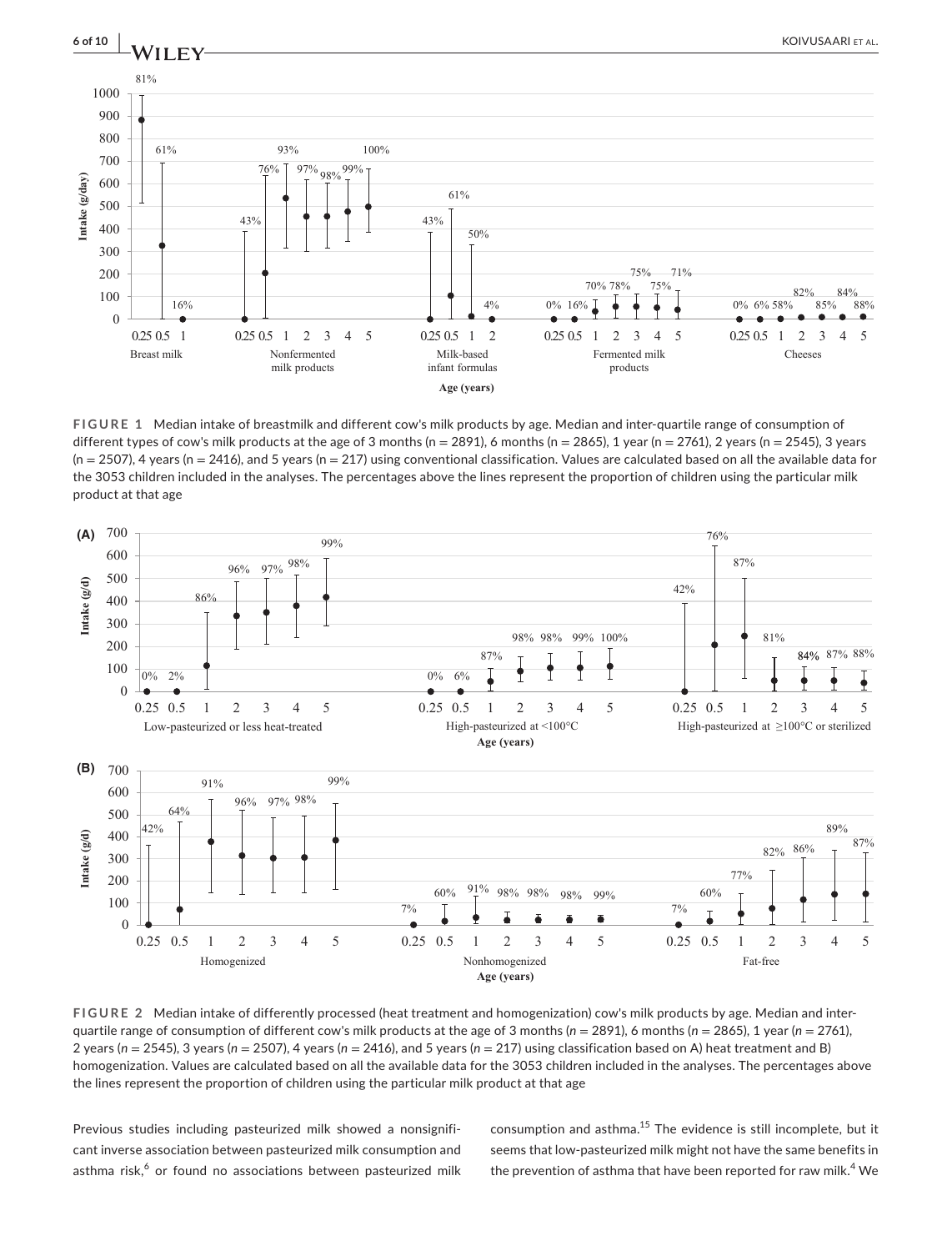|                                                                            | $n$ (cases) = 184, $n$ (total) = 3053<br>All asthma |                 |                                                        |                | $n (cases) = 101, n (total) = 3045$<br>Atopic asthma  |                 |                                         |            | $n (cases) = 75, n (total) = 3045$<br>Nonatopic asthma |            |                                         |                 |
|----------------------------------------------------------------------------|-----------------------------------------------------|-----------------|--------------------------------------------------------|----------------|-------------------------------------------------------|-----------------|-----------------------------------------|------------|--------------------------------------------------------|------------|-----------------------------------------|-----------------|
|                                                                            | unadjusted <sup>a</sup><br>(95% CI)<br>H            | $\mathbf{a}$    | adjusted <sup>b</sup><br>(95% CI)<br>$\widetilde{\Xi}$ | p              | unadjusted <sup>a</sup><br>(95% CI)<br>H <sub>K</sub> | p               | adjusted <sup>b</sup><br>(95% Cl)<br>HR | p          | unadjusted <sup>a</sup><br>(95% CI)<br>H               | p          | adjusted <sup>b</sup><br>(95% CI)<br>ΗŘ | $\mathbf{a}$    |
| Amount of breastmilk <sup>c</sup>                                          | (0.76, 1.05)<br>0.89                                | $\overline{17}$ | 1.03)<br>(0.84,<br>0.93                                | $-16$          | (0.72, 1.19)<br>0.92                                  | .54             | (0.75, 1.11)<br>0.91                    | $\ddot{3}$ | (0.60, 1.06)<br>0.80                                   | $\ddot{c}$ | $0.83$<br>$(0.64, 1.07)$                | $\ddot{1}4$     |
| Conventional classification                                                |                                                     |                 |                                                        |                |                                                       |                 |                                         |            |                                                        |            |                                         |                 |
| Cow's milk products                                                        | (0.92, 1.04)<br>0.98                                | 49              | 1.08<br>(1.00,<br>1.04                                 | $\infty$       | (0.86, 1.01)<br>0.93                                  | CO.             | (0.96, 1.07)<br>$1.01$                  | 69.        | (0.99, 1.17)<br>1.08                                   | 01         | (1.03, 1.15)<br>1.09                    | 003             |
| Nonfermented milk<br>products                                              | (0.92, 1.05)<br>0.99                                | -67             | 1.08<br>(1.00, 1)<br>1.04                              | CO.            | (0.87, 1.02)<br>0.94                                  | $\ddot{1}4$     | (0.96, 1.07)<br>1.01                    | .65        | (0.98, 1.17)<br>1.07                                   | .12        | (1.02, 1.14)<br>1.08                    | .008            |
| Milk-based infant<br>formulas <sup>d</sup>                                 | (1.24, 1.50)<br>1.36                                | 001             | (1.07, 1.23)<br>1.15                                   | < 0.001        | (1.06, 1.52)<br>1.27                                  | $\overline{C}$  | (0.65, 1.39)<br>0.95                    | .79        | (1.27, 1.63)<br>1.44                                   | 001        | (1.13, 1.34)<br>1.23                    | ~1001           |
| Other nonfermented<br>milk products                                        | 0.94 (0.87,<br>1.01)                                | O.              | 1.05(0.97, 1.12)                                       | .22            | 0.92 (0.83,<br>1.01)                                  | CO.             | 1.06 (0.97,<br>1.17                     | .21        | 0.98 (0.88,<br>1.09)                                   | .66        | 1.05 (0.95,<br>1.18                     | 34              |
| Fermented milk productse                                                   | (0.63, 1.18)<br>0.86                                | 35              | 1.42)<br>(0.83,<br>1.09                                | 55             | (0.58, 1.20)<br>0.84                                  | 34              | (0.65, 1.44)<br>0.97                    | .88        | (0.75, 1.62)<br>1.11                                   | .60        | (0.87, 1.84)<br>1.26                    | .22             |
| Cheeses                                                                    | (0.03, 1.58)<br>0.23                                | $\ddot{1}$      | (0.07, 3.56)<br>0.49                                   | 48             | (0.01, 1.14)<br>0.08                                  | .062            | (0.04, 7.76)<br>0.57                    | 67         | (0.02, 7.86)<br>0.42                                   | 56         | (0.00, 6.57)<br>0.17                    | 34              |
| Processing-based classification                                            |                                                     |                 |                                                        |                |                                                       |                 |                                         |            |                                                        |            |                                         |                 |
| Heat treatment:                                                            |                                                     |                 |                                                        |                |                                                       |                 |                                         |            |                                                        |            |                                         |                 |
| Low-pasteurized or less<br>heat-treated milk<br>products                   | (0.79, 0.95)<br>0.87                                | .002            | 1.07<br>(0.91, 1)<br>0.99                              | .72            | (0.80, 0.96)<br>0.88                                  | 006             | (0.89, 1.10)<br>0.99                    | 85         | (0.84, 1.05)<br>0.94                                   | 27         | (0.89, 1.13)<br>$1.01$                  | .92             |
| products at <100°C<br>High-pasteurized milk                                | (0.58, 0.99)<br>0.76                                | $\overline{6}$  | (0.79, 1.24)<br>0.99                                   | 95             | (0.59, 1.06)<br>0.79                                  | $\overline{11}$ | (0.69, 1.29)<br>0.94                    | .72        | (0.67, 1.29)<br>0.93                                   | .68        | (0.78, 1.51)<br>1.08                    | $\overline{64}$ |
| sterilized milk products<br>products at ≥100°C or<br>High-pasteurized milk | (1.04, 1.20)<br>1.12                                | .001            | 1.10<br>(1.01, 1)<br>1.06                              | $\overline{5}$ | (0.99, 1.18)<br>1.08                                  | $\overline{10}$ | (0.97, 1.10)<br>1.03                    | .28        | (1.07, 1.27)<br>1.16                                   | $5001 -$   | (1.02, 1.15)<br>1.08                    | 006             |
| Excluding infant<br>formulas                                               | 1.16 (1.04,<br>1.28                                 | 006             | 1.16(1.06, 1.27)                                       | $rac{1}{2}$    | 1.16 (1.01,<br>1.33)                                  | 039             | 1.19 (1.05,<br>1.35)                    | 007        | 1.15 (0.98,<br>1.35)                                   | .085       | 1.14 (0.98,<br>1.32                     | 087             |
| Homogenization                                                             |                                                     |                 |                                                        |                |                                                       |                 |                                         |            |                                                        |            |                                         |                 |
| Homogenized milk<br>products                                               | (0.92, 1.05)<br>0.98                                | .54             | 1.06<br>(0.98,<br>1.02                                 | 39             | (0.89, 1.03)<br>0.96                                  | .26             | (0.94, 1.06)<br>1.00                    | -6         | (0.94, 1.12)<br>1.02                                   | .58        | (0.98, 1.11)<br>1.05                    | .15             |
|                                                                            |                                                     |                 |                                                        |                |                                                       |                 |                                         |            |                                                        |            |                                         |                 |

TABLE 3 Hazard ratios (95% confidence intervals) for the risk of asthma outcomes associated with breastmilk intake and consumption of differently processed milk products **TABLE 3** Hazard ratios (95% confidence intervals) for the risk of asthma outcomes associated with breastmilk intake and consumption of differently processed milk products

(Continues) (Continues)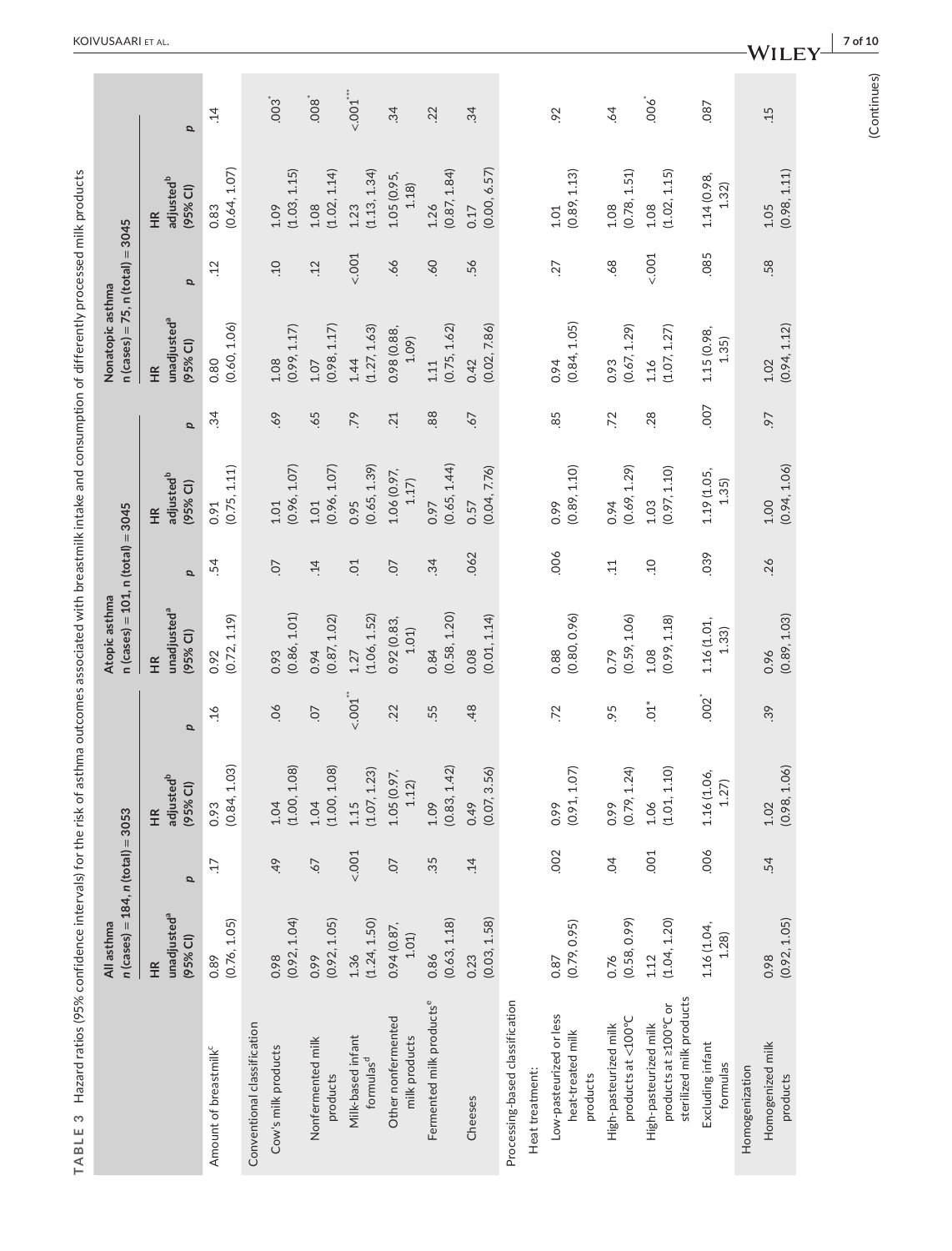|   | ֚֚֚֬ |
|---|------|
|   | Ξ    |
|   |      |
|   |      |
| c | ר    |
| í |      |
|   |      |
|   |      |

|                                 | $n$ (cases) = 184, $n$ (total) = 3053<br>All asthma         |      |                                         |     | $n$ (cases) = 101, $n$ (total) = 3045<br>Atopic asthma |                 |                                              |     | $n (cases) = 75, n (total) = 3045$<br>Nonatopic asthma      |                 |                                                        |                |
|---------------------------------|-------------------------------------------------------------|------|-----------------------------------------|-----|--------------------------------------------------------|-----------------|----------------------------------------------|-----|-------------------------------------------------------------|-----------------|--------------------------------------------------------|----------------|
|                                 | unadjusted <sup>a</sup><br>(95% CI)<br>$\frac{\alpha}{\pm}$ |      | HR<br>adjusted <sup>b</sup><br>(95% CI) |     | unadjusted <sup>a</sup><br>(95% CI)                    |                 | adjusted <sup>b</sup><br>(95% CI)<br>HR<br>H |     | unadjusted <sup>a</sup><br>(95% CI)<br>$\frac{\alpha}{\pi}$ |                 | adjusted <sup>b</sup><br>(95% CI)<br>$\widetilde{\Xi}$ |                |
| Nonhomogenized milk<br>products | (0.76, 1.17)<br>0.94                                        | - 60 | 1.27)<br>$1.08$<br>$(0.91, 1)$          | .39 | (0.71, 1.24)<br>0.94                                   | $\overline{64}$ | (0.84, 1.35)<br>1.07                         | .59 | (0.81, 1.40)<br>1.05                                        | $\overline{71}$ | (0.89, 1.41)<br>1.12                                   | 32             |
| Fat-free                        | (0.92, 1.10)<br>1.01                                        | 85   | 1.15<br>(0.99, 1)<br>1.07               | 60  | (0.85, 1.09)<br>0.96                                   | 52              | (0.93, 1.16)<br>1.04                         | 52  | (0.98, 1.26)<br>1.11                                        | $\overline{0}$  | (1.02, 1.26)<br>1.13                                   | $\overline{0}$ |
|                                 | $\ddot{ }$                                                  |      |                                         |     |                                                        |                 |                                              |     |                                                             |                 |                                                        |                |

'Hazard ratios (HRs) and confidence intervals (Cls) are presented per 100 g of food items consumed. <code>Hazard</code> ratios (HRs) and confidence intervals (CIs) are presented per 100 g of food items consumed.

eczema during the first 6 months, cow's milk allergy, and intake of energy. n of cases (total) for adjusted analyses: 183 (3027), 101 (3019), and 74 (2971) for all asthma, atopic asthma, and nonatopic asthma, eczema during the first 6 months, cow's milk allergy, and intake of energy. n of cases (total) for adjusted analyses: 183 (3027), 101 (3019), and 74 (2971) for all asthma, atopic asthma, and nonatopic asthma, <sup>b</sup>Hazard ratios (HRs) and confidence intervals (CIs) are presented per 20 grams/MJ of food item consumed. Adjusted for maternal and paternal asthma and allergic rhinitis, gestational age, sex, atopic bHazard ratios (HRs) and confidence intervals (CIs) are presented per 20 grams/MJ of food item consumed. Adjusted for maternal and paternal asthma and allergic rhinitis, gestational age, sex, atopic respectively. respectively.

 $\gamma$  of cases (total) for breastmilk analyses: 180 (2979), 99 (2971), and 73 (2925), for all asthma, atopic asthma, and nonatopic asthma, respectively. cn of cases (total) for breastmilk analyses: 180 (2979), 99 (2971), and 73 (2925), for all asthma, atopic asthma, and nonatopic asthma, respectively.

<sup>d</sup>Includes hydrolyzed formulas. <sup>d</sup>Includes hydrolyzed formulas.

 $^* \rho$  < .05 after false discovery rate correction for the adjusted results;  $^* \rho$  < .01 after false discovery rate correction for the adjusted results;  $^* \rho$  < .01 after false discovery rate correction for the adjusted  $^*$ p < .05 after false discovery rate correction for the adjusted results;  $^*$ p < .01 after false discovery rate correction for the adjusted results;  $^*$ p < .01 after false discovery rate correction for the adjusted <sup>e</sup>Does not include cheeses. Cheeses are presented separately. eDoes not include cheeses. Cheeses are presented separately. results.

failed to confirm a protective association between the consumption of all cow's milk products and atopic asthma, as reported previously in a case-control study within the present cohort.<sup>7</sup>

The protective effect of raw milk may be derived from its heatlabile whey proteins, such as α-lactalbumin, β-lactoglobulin, and bovine serum albumin, which were all inversely associated with asthma,<sup>6</sup> or cytokines, for example, TGF-β.<sup>16</sup> Heat treatment and modification of the fat content of milk destroy part of the exosomal microRNAs with possible immunological functions. 4 Furthermore, strong heat treatments induce other chemical modifications in milk. Advanced glycation end products (AGEs) formed during the process ing of skim milk powder disturbed spleen and thymus growth and caused intestinal inflammation in rats,  $17$  and have been hypothesized to be associated with food allergies.<sup>18</sup> Infant formulas have higher concentrations of AGEs than regular milk products.<sup>19</sup>

As far as we know, no studies exist about the association be tween the consumption of differently processed milk products and gut microbiota in humans. The bacterial composition between differ ent milk products varies. In calves, feeding with UHT milk resulted in different gut microbe compositions than feeding with pasteur ized milk.<sup>20</sup> Several studies have shown a correlation between gut microbiota composition and the development of atopic diseases. $^{21}$ Gut microbiota seems to differ between formula-fed and breastfed infants.<sup>22</sup>

Unlike the previous survey based on parts of the same data as the present study, $7$  we found no associations between the amount of breastmilk and nonatopic asthma (or other outcomes), although the hazard ratios were slightly toward protective. Likewise, in the same cohort study, the total breastfeeding of 9.5 months or less has been associated with an increased risk of nonatopic asthma.<sup>23</sup> The median (IQR) duration of exclusive breastfeeding was 1.4 (0.2–3.5) months and that of total breastfeeding 7.0 (4.0–11.0) months. A short duration of breastfeeding has also been directly associated with nonatopic asthma but not atopic asthma in other datasets.<sup>24</sup> The association between the consumption of infant formula and increased risk of nonatopic asthma should therefore be interpreted with mod eration, as breastmilk and infant formula are complementary feeding methods. We found no associations between the consumption of fermented milk products and asthma. The consumption of yogurt (once or more per week) was previously protectively associated with allergic diseases but not asthma.<sup>15</sup>

An important strength of this study is the longitudinal food con sumption data. Using food records enabled assessing the amounts of foods and allowed the use of the processing-based milk product classification, $^{13}$  for the first time in studying the association between milk and asthma. Another strength is the use of joint modeling as the statistical approach; this, for example, reduces the risk of bias caused by missing food records.<sup>25</sup> A possible limitation to the generalizability of the results is that this study was conducted on subjects with ge netic susceptibility for type 1 diabetes, as children with type 1 diabe tes may have a decreased risk for asthma.<sup>26</sup> Another limitation is that the classification of milk products is not unambiguous, and in many cases, the type of milk product determines the processing-based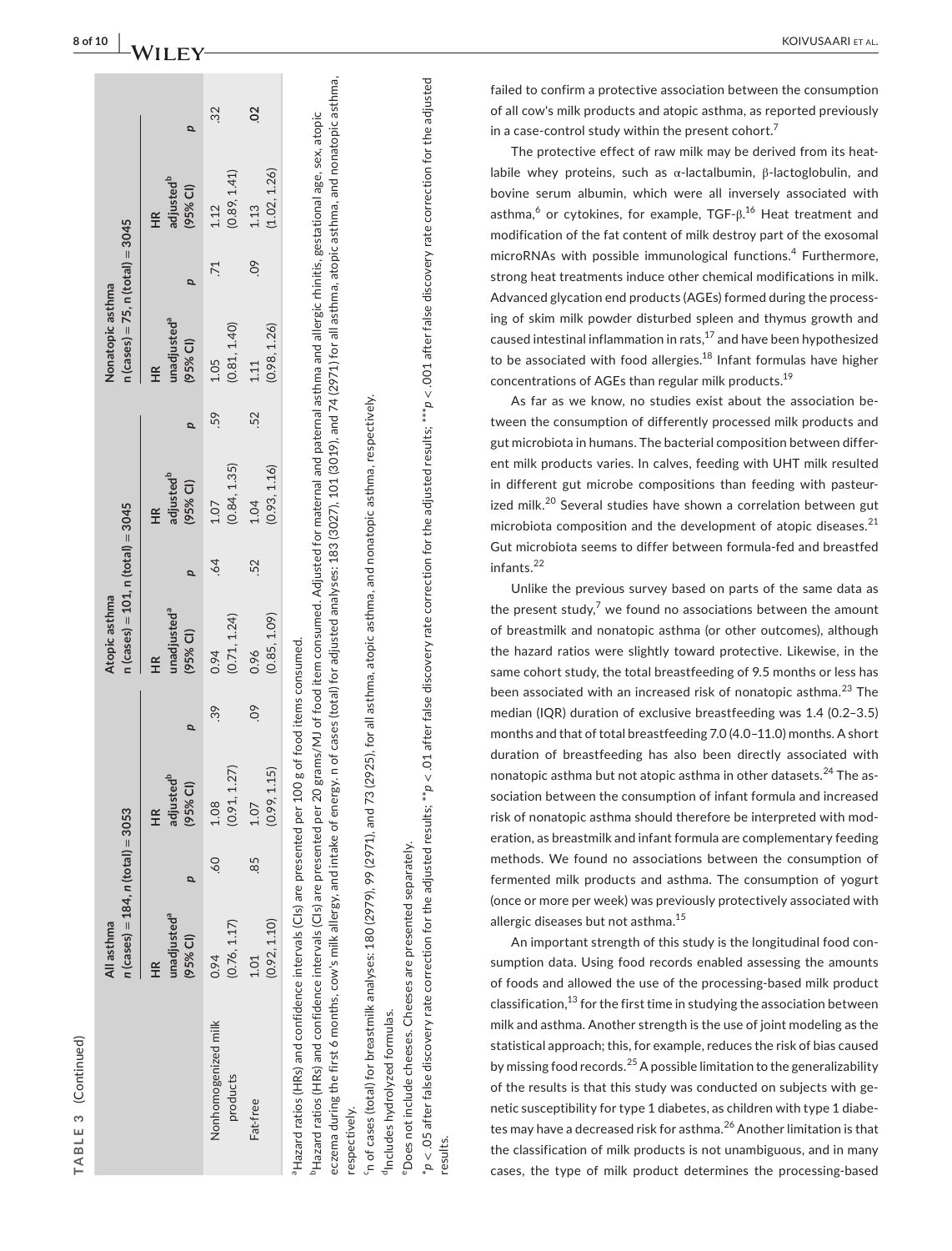grouping of that particular milk product.<sup>13</sup> This leads to the fact that there are other characteristics, for example, the presence of lactic acid bacteria that might confound the significance of heat treatment or homogenization. Also, the milk consumption patterns may have slightly changed since the collection of the data. However, no major changes in milk processing parameters concerning the manufacture of traditional milk products have taken place in Finland in the last two decades. Furthermore, as is common in observational studies, despite the adjustments carried out in the analyses, there is a risk of residual confounding. We also acknowledge the heterogeneity of asthma, especially in small children, and the problem of classifying asthma into atopic and nonatopic asthma.<sup>27</sup> On the other hand, the results of the current study highlight the importance of considering

This longitudinal study supports the evidence of many previous surveys indicating that heat treatment plays a role in the association between milk consumption and asthma. Previous studies have shown that raw milk has a protective association with asthma, whereas our results show that strongly heat-treated milk may be a risk factor. Based on the current body of evidence, one might infer that the stronger the heat treatment of milk is, the less beneficial/ more harmful (future studies should clarify which term is more accurate) the milk is in relation to asthma prevention; however, more studies are still needed to confirm the findings.

different subtypes of asthma in epidemiological studies.

### **ACKNOWLEDGEMENTS**

We express our gratitude to the children and parents who participated in this study. We thank the DIPP research nurses, doctors, nutritionists, and laboratory and food database staff at the University Hospitals of Oulu and Tampere; the Faculty of Social Sciences/ Health Sciences of Tampere University; and the Health and Well-Being Promotion Unit at the Finnish Institute for Health and Welfare for excellent collaboration over the years. We thank Hanna-Mari Takkinen for helping with the sensitivity analyses.

### **CONFLICT OF INTEREST**

The authors declare no conflicts of interest.

### **AUTHOR CONTRIBUTIONS**

**Katariina Koivusaari:** Conceptualization (lead); Funding acquisition (equal); Investigation (equal); Methodology (equal); Visualization (lead); Writing-original draft (lead); Writing-review & editing (lead). **Essi Syrjälä:** Formal analysis (lead); Investigation (supporting); Methodology (equal); Software (equal); Writing-original draft (supporting); Writing-review & editing (equal). **Sari Niinistö:** Conceptualization (lead); Investigation (supporting); Supervision (lead); Writing-original draft (supporting); Writing-review & editing (equal). **Suvi Ahonen:** Data curation (equal); Project administration (supporting); Supervision (supporting); Writing-review & editing (equal). **Mari Åkerlund:** Data curation (equal); Writing-review & editing (equal). **Tuuli E. Korhonen:** Data curation (equal); Writingreview & editing (equal). **Jorma Toppari:** Data curation (equal);

Funding acquisition (equal); Investigation (supporting); Project administration (equal); Resources (equal); Writing-review & editing (equal). **Jorma Ilonen:** Conceptualization (equal); Data curation (supporting); Funding acquisition (supporting); Investigation (supporting); Methodology (supporting); Project administration (supporting); Resources (equal); Writing-review & editing (equal). **Minna Kaila:** Conceptualization (equal); Funding acquisition (supporting); Investigation (equal); Methodology (equal); Writing-review & editing (equal). **Mikael Knip:** Conceptualization (equal); Data curation (equal); Funding acquisition (equal); Investigation (supporting); Project administration (equal); Resources (equal); Writing-review & editing (equal). **Tapani Alatossava:** Conceptualization (lead); Investigation (supporting); Methodology (supporting); Supervision (lead); Writingoriginal draft (supporting); Writing-review & editing (equal). **Riitta Veijola:** Conceptualization (equal); Data curation (equal); Funding acquisition (equal); Investigation (supporting); Project administration (equal); Resources (equal); Writing-review & editing (equal). **Suvi Virtanen:** Conceptualization (lead); Data curation (lead); Funding acquisition (lead); Investigation (equal); Methodology (equal); Project administration (lead); Resources (equal); Supervision (lead); Writingoriginal draft (supporting); Writing-review & editing (lead).

### **ORCID**

Katariina Koivusaari<sup><sup>1</sup> <https://orcid.org/0000-0002-4269-4878></sup> *Essi Syrjäl[ä](https://orcid.org/0000-0002-5782-3089)* <https://orcid.org/0000-0002-5782-3089> *Minna Kaila* <https://orcid.org/0000-0002-9645-4925> *Mikael Knip* <https://orcid.org/0000-0003-0474-0033> *Suvi M. Virtanen* <https://orcid.org/0000-0001-8928-0878>

### **REFERENCES**

- 1. World Health Organization: Asthma. 2020. [https://www.who.int/](https://www.who.int/news-room/fact-sheets/detail/asthma) [news-room/fact-sheets/detail/asthma.](https://www.who.int/news-room/fact-sheets/detail/asthma) Accessed July 7, 2020.
- 2. von Mutius E, Vercelli D. Farm living: effects on childhood asthma and allergy. *Nat Rev Immunol*. 2010;10:861-868.
- 3. Abbring S, Hols G, Garssen J, van Esch BCAM. Raw cow's milk consumption and allergic diseases – the potential role of bioactive whey proteins. *Eur J Pharmacol*. 2019;843:55-65.
- 4. Brick T, Hettinga K, Kirchner B, Pfaffl MW, Ege MJ. The beneficial effect of farm milk consumption on asthma, allergies, and infections: from meta-analysis of evidence to clinical trial. *J Allergy Clin Immunol Pract*. 2020;8:878-889.e3.
- 5. Brick T, Schober Y, Böcking C, et al. Ω-3 fatty acids contribute to the asthma-protective effect of unprocessed cow's milk. *J Allergy Clin Immunol*. 2016;137:1699-1706.e13.
- 6. Loss G, Apprich S, Waser M, et al. The protective effect of farm milk consumption on childhood asthma and atopy: the GABRIELA study. *J Allergy Clin Immunol*. 2011;128:766-773.e4.
- 7. Lumia M, Takkinen H-M, Luukkainen P, et al. Food consumption and risk of childhood asthma. *Pediatr Allergy and Immunol*. 2015;26:789-796.
- 8. Klopp A, Vehling L, Becker AB, et al. Modes of infant feeding and the risk of childhood asthma: A prospective birth cohort study. *J Pediatr*. 2017;190:192-199.e2.
- 9. El-Heneidy A, Abdel-Rahman E, Mihala G, Ross JL, Comans AT. Milk other than breast milk and the development of asthma in children 3 years of age. a birth cohort study (2006–2011). *Nutrients*. 2018;10(11):2006-2011.